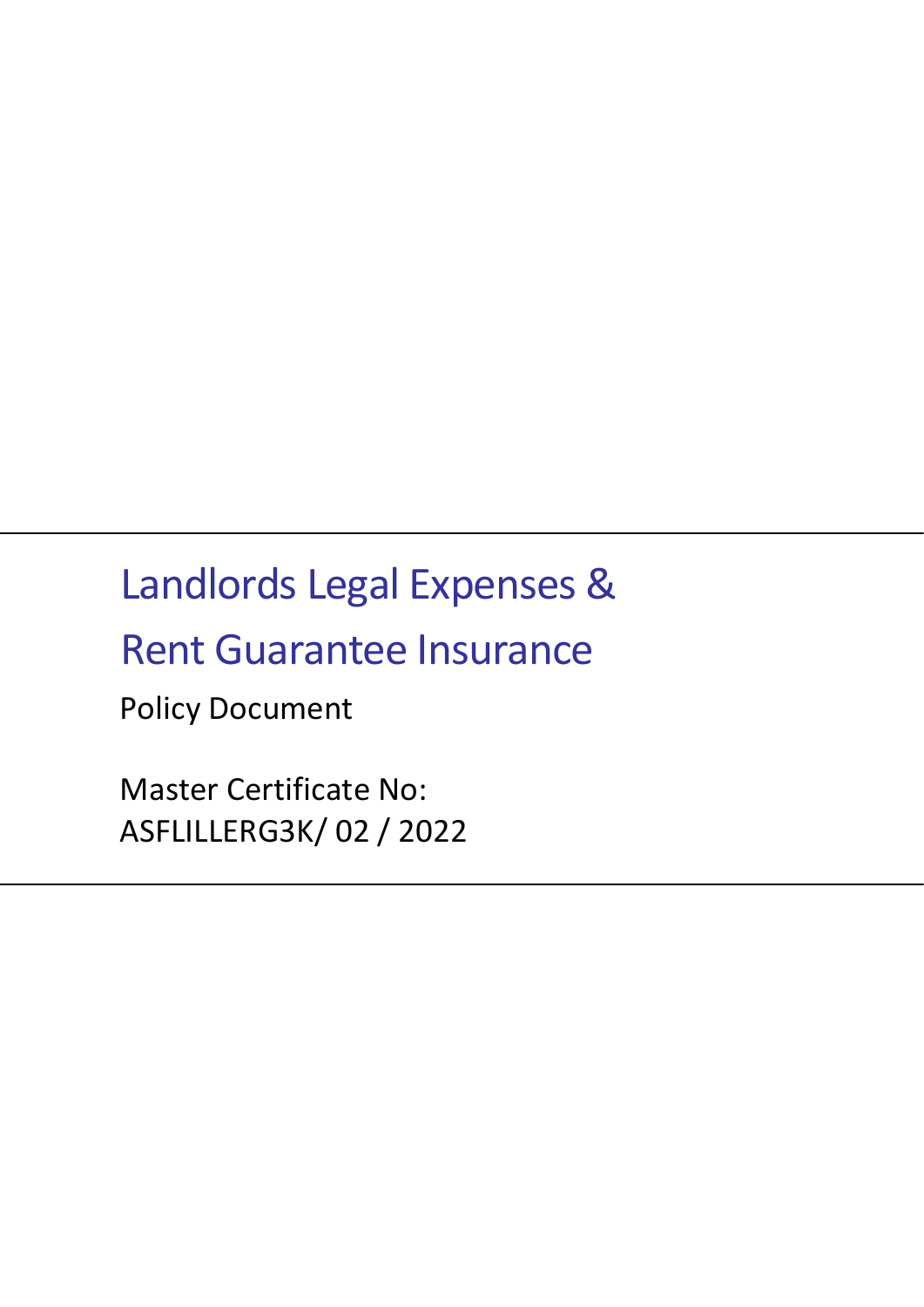# **Contents**

[Introduction to your Landlords Legal Expenses & Rent Guarantee Insurance Policy](#page-2-0) Tenant referencing – Important policy [requirements](#page-3-0) [Making a claim](#page-4-0) [Your responsibility](#page-4-1) [Fraud](#page-4-2) [Governing Law](#page-4-3) [Definition of terms used \(displayed in bold font in this policy\)](#page-5-0) [Insurance provided](#page-7-0) – the cover we offer [Section 1. Pursuit](#page-7-1) [Section 2. Legal Defence](#page-8-0) [Section 3. Hotel Expenses](#page-8-1) [Section 4. Rent Guarantee](#page-9-0) [What is not covered](#page-9-1) [General policy terms and conditions](#page-10-0) **[Cancellation](#page-13-0)** [Making Yourself Heard/Complaints](#page-13-1) Financial & Legal Insurance [Company Limited Privacy Notice](#page-14-0) [Financial Services Compensation Scheme](#page-14-1)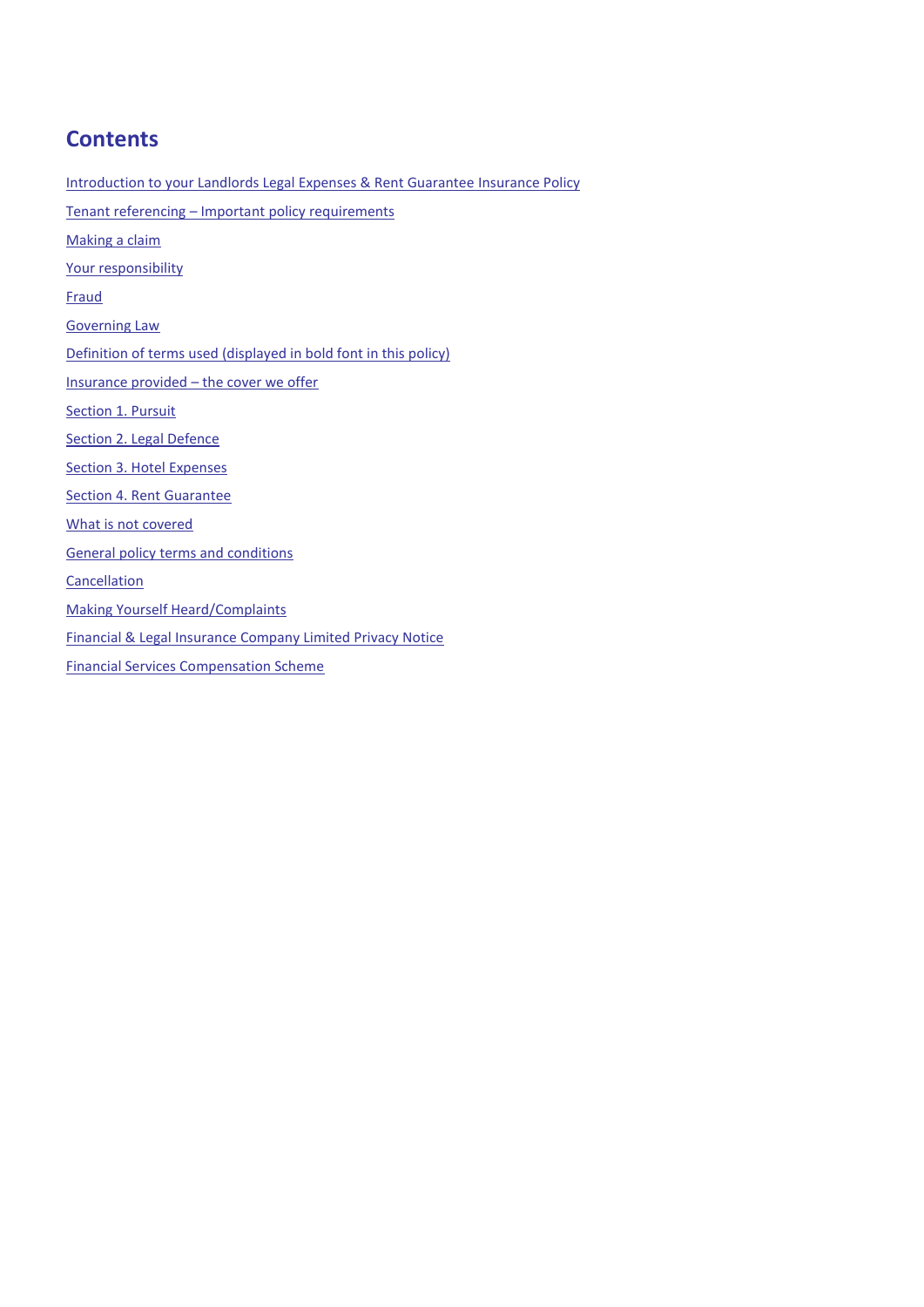# <span id="page-2-0"></span>**Introduction to your Landlords Legal Expenses & Rent Guarantee Insurance Policy**

## **Introduction**

This policy is evidence of a legally binding contract of insurance between **you** (the **insured**) and **us** (Financial & Legal Insurance Company Limited). **We** rely upon:

- The information **you** provided or which has been provided on **your** behalf when **you** took out insurance with **us**, and
- Any other information given by **you** or on **your** behalf in the formation and throughout the duration of the contract.

**You**must read this policy and **schedule** together. Please check these documents carefully to make certain they give **you** the cover **you** want.

**We** agree to insure **you** under the terms, **condition(s)** and exceptions contained in this policy or in any **endorsement** applying to this policy. The insurance provided by the policy covers legal expenses arising from certain events that may occur within England, Wales, Scotland and Northern Ireland during any **period of insurance** for which **you** have paid, or agreed to pay the premium.

Nobody other than **you** (and the **insured person)** and **us** (Financial & Legal Insurance Company Limited) has any rights that they can enforce under this contract of insurance and it cannot be assigned to any other party.

Unless some other law is agreed in writing, this policy is governed by English law. If there is a dispute, it will only be dealt with in the courts of England or of the country within the United Kingdom in which your main residence is situated.

The terms and **condition(s)** of this policy and all other information concerning this insurance are communicated to **you** in the English language and **we** undertake to communicate in this language for the duration of the policy.

#### **Guidance Notes**

*The guidance notes that are included throughout the policy are to help you understand this insurance. They do not form part of the contract of insurance between you and us. They should be read in conjunction with the full text of your policy.*

#### **The parties involved in your Insurance**

This Landlords Legal Expenses & Rent Guarantee Insurance policy has been arranged by Lexelle Limited, with Financial & Legal Insurance Company Limited.

Financial & Legal Insurance Company Limited is authorised by the Prudential Regulation Authority and regulated by the Financial Conduct Authority and the Prudential Regulation Authority. **You** can check this on the Financial Services Register by visitin[g https://register.fca.org.uk/.](https://register.fca.org.uk/) Our Financial Service Register number is 202915.

This is a "claims made" Insurance policy and only covers claims notified by the **insured** within the **period of cover**. In return for the payment by the **insured** of the premium payable for this policy of insurance **we** will provide before the event legal expenses insurance on the terms set out below:

**We** have appointed Lexelle Limited to administer **your** insurance on **our** behalf, who are authorised and regulated by the Financial Conduct Authority, register number 312782.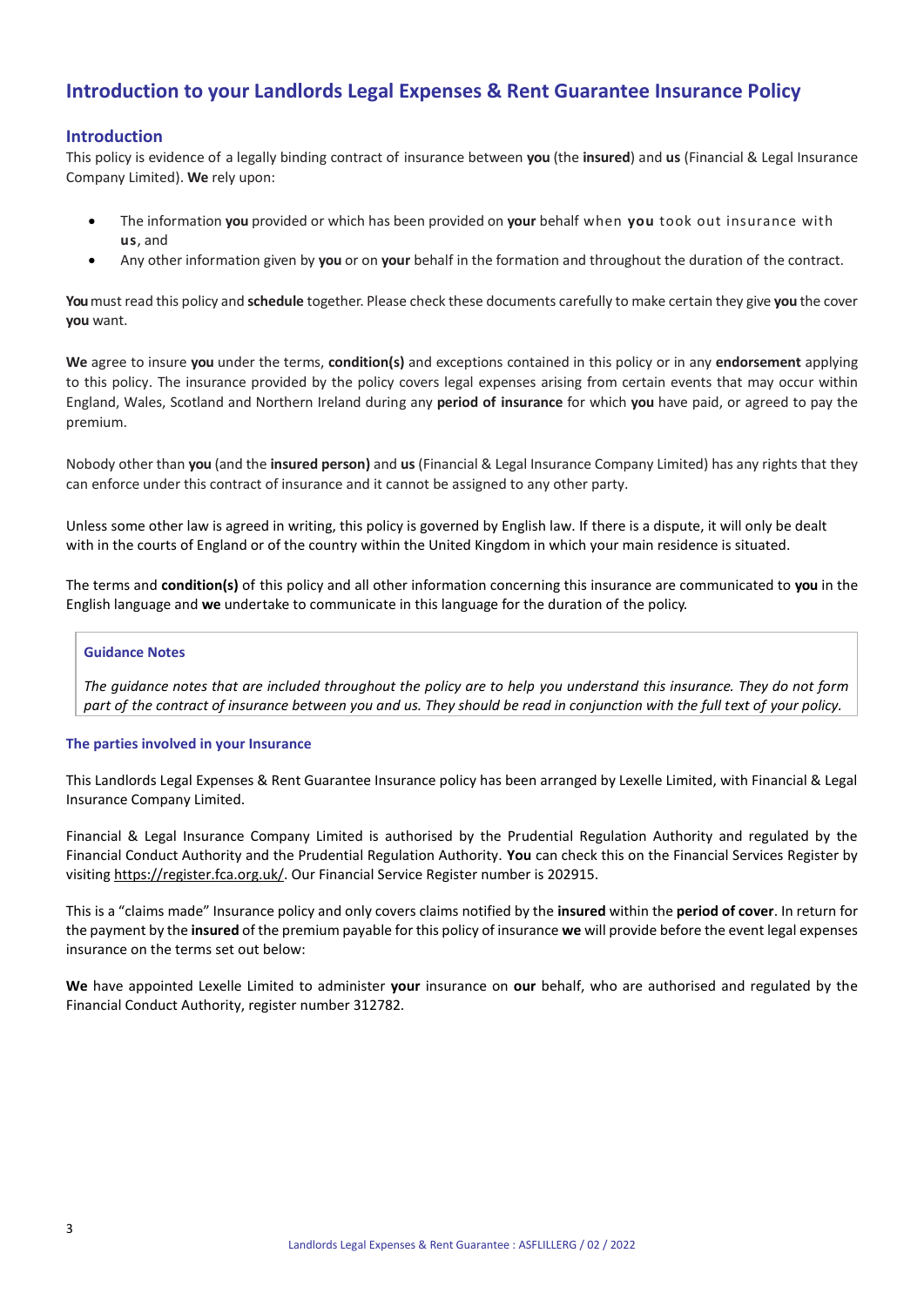## <span id="page-3-0"></span>**Guidance Notes**

*For the Landlords Legal Expenses & Rent Guarantee Policy to be valid there are a number of Tenant Referencing terms that must be met prior to purchasing this policy, as detailed below.*

## **LANDLORDS LEGAL EXPENSES & RENT GUARANTEE POLICY - TENANT REFERENCING REQUIREMENTS**

All **tenants** and any **guarantor** must be FULLY referenced and have passed the relevant checks (see below) in order to establish they are able to meet the tenancy terms, this includes a report and credit check provided by a Licensed Credit Reference Company along with written references. A formal **tenancy agreement** along with all satisfactory checks must be in place prior to **your tenants** renting the let **property**.

The following **tenants** Checklist provides detail of the conditions that must be met from the START of the **tenancy agreement** (Valid Types of **tenancy agreement** are listed in the Policy Terms & Conditions (See "Policy Definitions - **Tenancy Agreement**").

## **Tenancy Checklist :**

## **For tenants who have been in residence in the property for less than three years:**

- $\checkmark$  A credit check made obtained from a licensed credit referencing company showing
	- no settled County Court Judgements in the past three years; nor any outstanding County Court Judgements regardless of when these may have been made/recorded;
	- the credit check must show a credit score that is deemed as 'good' by the licensed credit referencing company.
- ✓ A satisfactory reference from the **tenant's** last landlord, (if the **tenant** has not rented before, evidence must be obtained to confirm their previous living arrangements/circumstances).
- ✓ Where you have a new **tenant** a reference from the **tenant's** employer confirming they have been employed in a permanent role for the last 6 months which is not on a zero-hours contract. If the **tenant** is unemployed and is not responsible for any of the rent this is not required.
- ✓ Where this is an existing **tenant** a reference from the **tenant's** employer confirming their employment. If the **tenant** is unemployed and is not responsible for any of the rent this is not required.
- ✓ For **tenants** who are Self-Employed, the last 2 years tax returns confirming profit, 3 months of personal bank statements showing earnings and a letter from their accountant confirming their current and future business/income.
- $\checkmark$  A recent bank statement showing the salary/wages being received.
- ✓ The **tenant** and any **guarantor** must meet/exceed the **affordability** requirement, (see "Policy Definitions – **Affordability**").

## **For Tenants who have been in residence in the property for more than three years:**

- ✓ If **your tenant** has resided at **your property** for 3 years or more and has:
	- no previous history of rent arrears
	- never breached their tenancy agreement with **you**
	- never had an issue that would give rise to a claim under this policy

then no additional **tenant referencing** is required. **We** will however, require full accurate rental records to support this in the event of a claim.

Please note: If there are any doubts as to the integrity or financial standing of the **tenant** as expressed in any **tenant reference** or other documentation or there is a lack of response to any enquiry, **you** must obtain **our** approval prior to commencement of the letting or where they are already resident, prior to taking out this insurance.

On the making of any claim **you** should be in a position to forward copies of the **tenant reference** documents to **us**. **You** shall not allow any **tenant** into occupation until the first month's rent and the dilapidations deposit payment have been cleared in the managing agent's bank account (or alternatively cash has been received)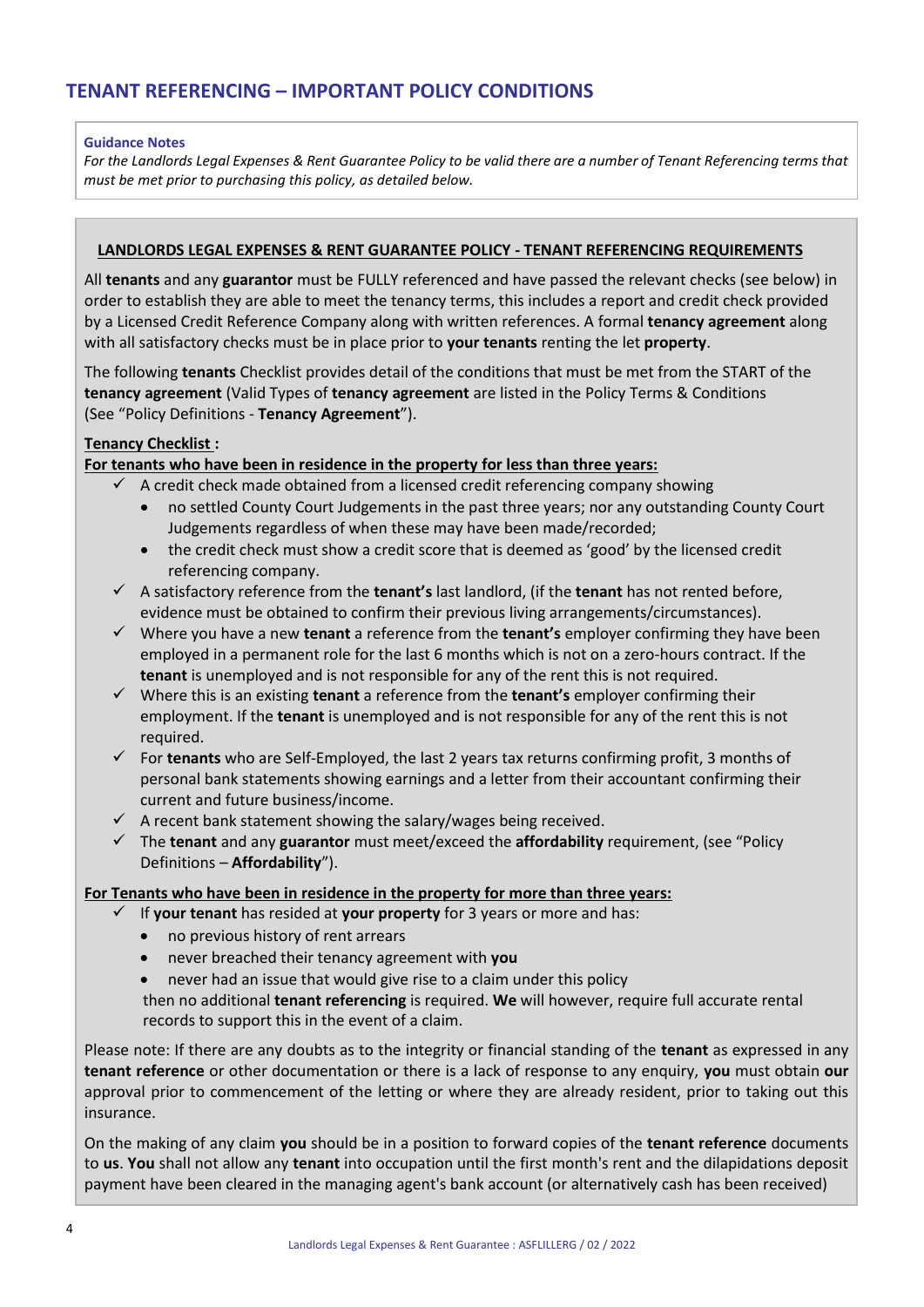# <span id="page-4-0"></span>**Making a claim**

If **you** need to make a claim, please contact the **administrator**: Lexelle Limited PO Box 4428 Sheffield S9 9DD Telephone: 0114 249 3300 Email: assist@lexelle.com

## <span id="page-4-1"></span>**Your responsibility**

**You** must take reasonable care to:

- a) supply accurate and complete answers to all the questions **your** broker / agent may ask as part of **your**  application for cover under the policy
- b) to make sure that all information supplied as part of **your** application for cover is true and correct
- c) tell y**our** broker / agent of any changes to the answers **you** have given as soon as possible.

**You** must take reasonable care to provide information that is accurate and complete answers to the questions **your** broker/ agent ask when **you** take out, make changes to and renew **your** policy. If any information **you** provide is not accurate and complete, this may mean **your** policy is invalid and that it does not operate in the event of a claim or **we** may not pay any claim in full.

If **you** become aware that information **you** have given **your** broker / agent is inaccurate or has changed, **you** must inform them as soon as possible.

## <span id="page-4-2"></span>**Fraud**

**You** must not act in a fraudulent way. If **you** or anyone acting for **you**:

- fails to reveal or hides a fact likely to influence whether **we** accept **your** proposal, **your** renewal, or any adjustment to **your** policy;
- fails to reveal or hides a fact likely to influence the cover **we** provide;
- makes a statement to **us** or anyone acting on our behalf, knowing the statement to be false;
- sends **us** or anyone acting on our behalf a document, knowing the document to be forged or false;
- makes a claim under the policy, knowing the claim to be false or fraudulent in any way; or
- makes a claim for any loss or damage **you** caused deliberately or with **your** knowledge;

If **your claim** is in any way dishonest or exaggerated **we** will not pay any benefit under this policy or return any premium to **you** and **we** may cancel **your** policy immediately and backdate the cancellation to the date of the fraudulent claim. **We** may also take legal action against **you** and inform the appropriate authorities.

## <span id="page-4-3"></span>**Governing Law**

Unless some other law is agreed in writing, this policy is governed by English law. If there is a dispute, it will only be dealt with in the courts of England or of the country within the United Kingdom in which **your** main residence is situated.

# **Arbitration/Mediation**

A dispute between **you** and **us** may arise, which may be referred to an arbitrator, who shall be either a solicitor or a barrister who **you** and **we/**the **administrator** agree on in writing. If an arbitrator cannot be agreed then an arbitrator will be appointed by the authorised body identified in the current arbitration legislation. The decision of the arbitration shall be final and binding on both parties and they will decide who should pay the costs of the arbitration. If costs are awarded against **you**, they are not covered under this policy. This arbitration condition does not affect **your** rights to take separate legal action.

If a disputed claim is not referred to arbitration within 12 months of **your** claim being turned down, **we** will treat the claim as abandoned.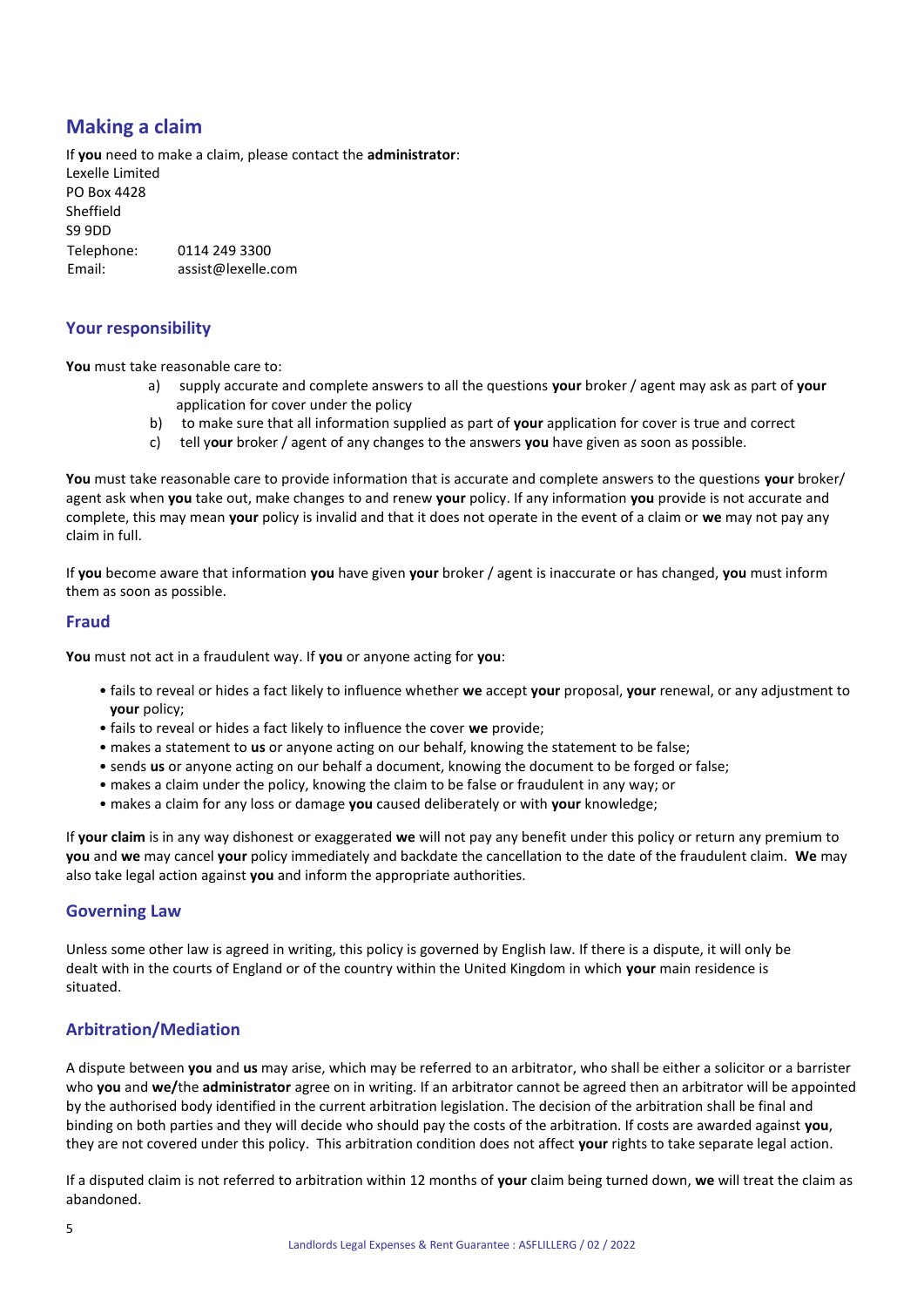# <span id="page-5-0"></span>**Definition of terms used (displayed in bold font in this policy)**

#### **Guidance notes**

*The words or phrases shown below have the same meaning wherever they appear in this policy (in bold or italic font) and your schedule and any endorsements.*

#### **Administrator** – Lexelle Limited

**Affordability** – The tenants annual gross salary/wages (profit for the self-employed) must be in excess of 30 times the monthly rent. For Guarantors their confirmed annual net income must be in excess of 35 times the monthly rent.

#### **Costs – up to the limit of cover:**

Unrecovered **professional fees** which **you** are liable to pay to **your professional adviser**; and **professional fees you** are ordered to pay or have agreed to pay (with **our** permission in writing);

**Guarantor -** The individual, who must be a home-owner providing, under a contract/guarantors agreement, a financial guarantee of the **tenant (s)** performance of their obligations under the **tenancy agreement**; The guarantor must have been referenced and met the requirements of the **tenant reference**

**Insured/you/your -** the person(s) named as insured in the **policy schedule**;

#### **Insured event(s)** -

1. An incident or the first of a series of incidents where the **tenant(s)** fails to perform their obligations set out in the **tenancy agreement** relating to their rightful occupation of the **insured property.**

2. **You** discover that someone is living in your property without your permission**.** 

**Limit of cover** - the amount stated in the p**olicy schedule** being the maximum sum **we** will pay for all claims under this policy arising from one or more **insured events** occurring at the same time, in the same place or from the same cause;

Sections 1 and 2: £50,000; Section 3: **£1,500**; Section 4: Rent Guarantee: £3,000 per month for a maximum of 12 months

**Period of insurance** - the period for which **we** have agreed to cover **you** and for which **you** have paid the premium as detailed on the p**olicy schedule**;

**Policy schedule -** The document which shows **your** details and this insurance and is attached to and forms part of this policy;

**Professional adviser -** A solicitor, counsel, claims handler or mediator, or other appropriately qualified person appointed and approved by **us** under the terms and conditions of this policy to represent y**our** interests.;

**Professional fees -** Legal fees and costs reasonably and properly incurred by the **professional adviser**, with **our** prior written authority including costs incurred by another party for which **you** are made liable by Court Order, or may pay with **our** consent in pursuit of a civil claim in the **territorial limits** arising from an **insured event**. **Professional fees** will include VAT where it cannot be recovered. This includes disbursements as long as these are in respect of services supplied by a third party, that the services are distinct and separate from the services supplied by the **professional adviser** and that **our** prior permission has been obtained prior to incurring any disbursement cost in excess of £100 including VAT;

**Property** - the private dwelling including garages outbuildings and fixtures and fittings all used solely for domestic purposes and comprised in the tenancy;

#### **Prospects of success –** in **our** opinion:

- a) it is more probable than not, i.e. a greater than 50% chance, that **your** claim will succeed assuming it is determined at a final hearing and **you** will be able to obtain the compensation or result **you** are seeking; and
- b) **your** interests cannot be better achieved by other means;

**Standard professional fees -** The level of **professional fees** that would normally be incurred by **Us** in using a nominated **professional advisor** of **our** choice, which currently is currently set at an hourly rate of £100+ VAT;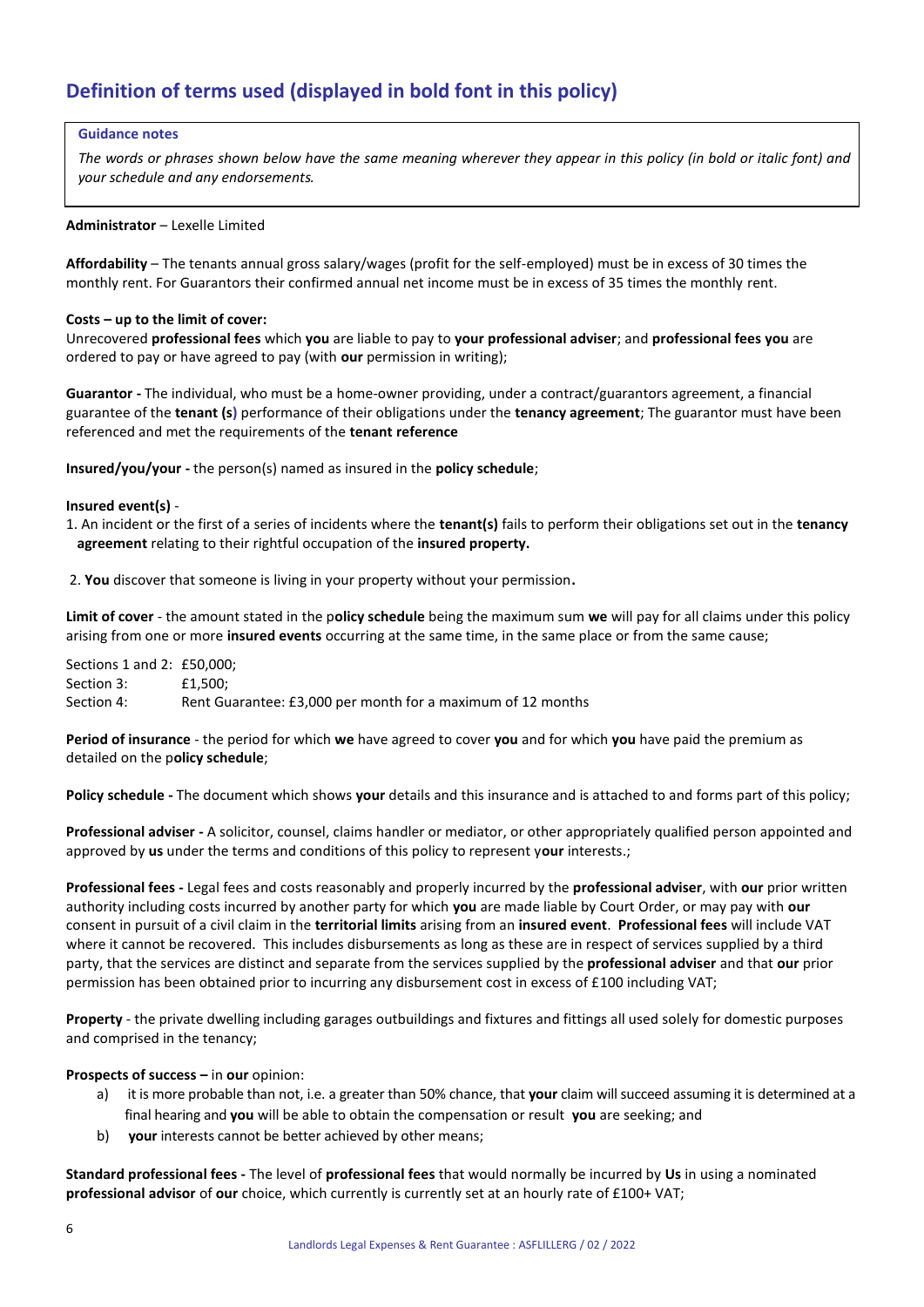**Tenant -** The individual(s) of legal age, entitled to the tenancy of the **property** other than children of the family residing in the **property** who are not responsible for paying any of the rent;

**Tenancy agreement -** A tenancy agreement in writing made between **you** and the **tenant** which is an assured Shorthold Tenancy Agreement within the meaning of the Housing Acts 1988 and 1996, or a Short Assured Tenancy or an Assured Tenancy as defined in the Housing (Scotland) Act 1988, or a tenancy agreement in which the **tenant** is a limited company. In Northern Ireland the agreement between **you** and the **tenant** to let the **property** must not be a Protected Tenancy or a Statutory Tenancy within the meaning of the Rent (NI) Order 1978, nor a Protected Shorthold Tenancy within the meaning of Housing (NI) Order 1983, or a **tenancy agreement** in which the **tenant** is a limited company, or a **tenancy agreement** or lease of a commercial premises. Or any other residential tenancy;

### **Tenant reference: -**

The following checks/evidence must have been undertaken/gained for each **tenant** and any **guarantor** within 45 days of the start of the original or subsequent **tenancy agreement** prior to the inception of the policy.

For **tenants** who have been in residence in the property for less than three years:

- 1. A credit check made obtained from a licensed credit referencing company showing • no settled County Court Judgements in the past three years; nor any outstanding County Court Judgements regardless of when these may have been made/recorded;
	- the credit check must show a credit score that is deemed as 'good' by the licensed credit referencing company.
- 2. A satisfactory reference from the **tenant's** last landlord, (if the **tenant** has not rented before, evidence must be obtained to confirm their previous living arrangements/circumstances).
- 3. Where you have a new **tenant** a reference from the **tenant's** employer confirming they have been employed in a permanent role for the last 6 months which is not on a zero-hours contract. If the **tenant** is unemployed and is not responsible for any of the rent this is not required.
- 4. Where this is an existing **tenant** a reference from the **tenant's** employer confirming their employment. If the **tenant** is unemployed and is not responsible for any of the rent this is not required.
- 5. For **tenants** who are Self-Employed, the last 2 years tax returns confirming profit, 3 months of personal bank statements showing earnings and a letter from their accountant confirming their current and future business/income.
- 6. A recent bank statement showing the salary/wages being received.
- 7. The **tenant** and any **guarantor** must meet/exceed the **affordability** requirement.

For **tenants** who have been in residence in the property for more than three years:

- 1. If **your tenant** has resided at **your property** for 3 years or more and has:
	- no previous history of rent arrears
	- never breached their tenancy agreement with **you**
	- never had an issue that would give rise to a claim under this policy

then no additional **tenant referencing** is required. **We** will however require full accurate rental records to support this in the event of a claim.

Please note:- The above **tenant reference** criteria is a requirement of the policy and if **you** have any doubts as to the integrity or financial standing of the **tenant** or their ability to meet the terms of the **tenancy agreement** in any way, including via the **tenant reference,** then **you** should contact the Claims Helpline for **our** prior agreement that cover can be accepted or where the **tenant** is already in residence, prior to inception of the policy. Following review of the information provided **we**/the **administrator** may require a **guarantor** or **we** could refuse to provide cover.

Also**, you** should not allow any **tenant** into occupation of **your property** until the first month's rent and dilapidations security deposit has been paid and cleared.

**Territorial limits -** The United Kingdom (meaning England, Scotland, Northern Ireland, Wales);

**Unoccupied** - not lived in by **You** or a person authorised by **you**;

**We / Us / Our / Insurers** - Financial & Legal Insurance Company Limited;

**Your property** - the **property** to be insured. If there is more than one **property**, the policy limits and exclusions apply separately to each **property** in the same way as if each had been insured by a separate policy.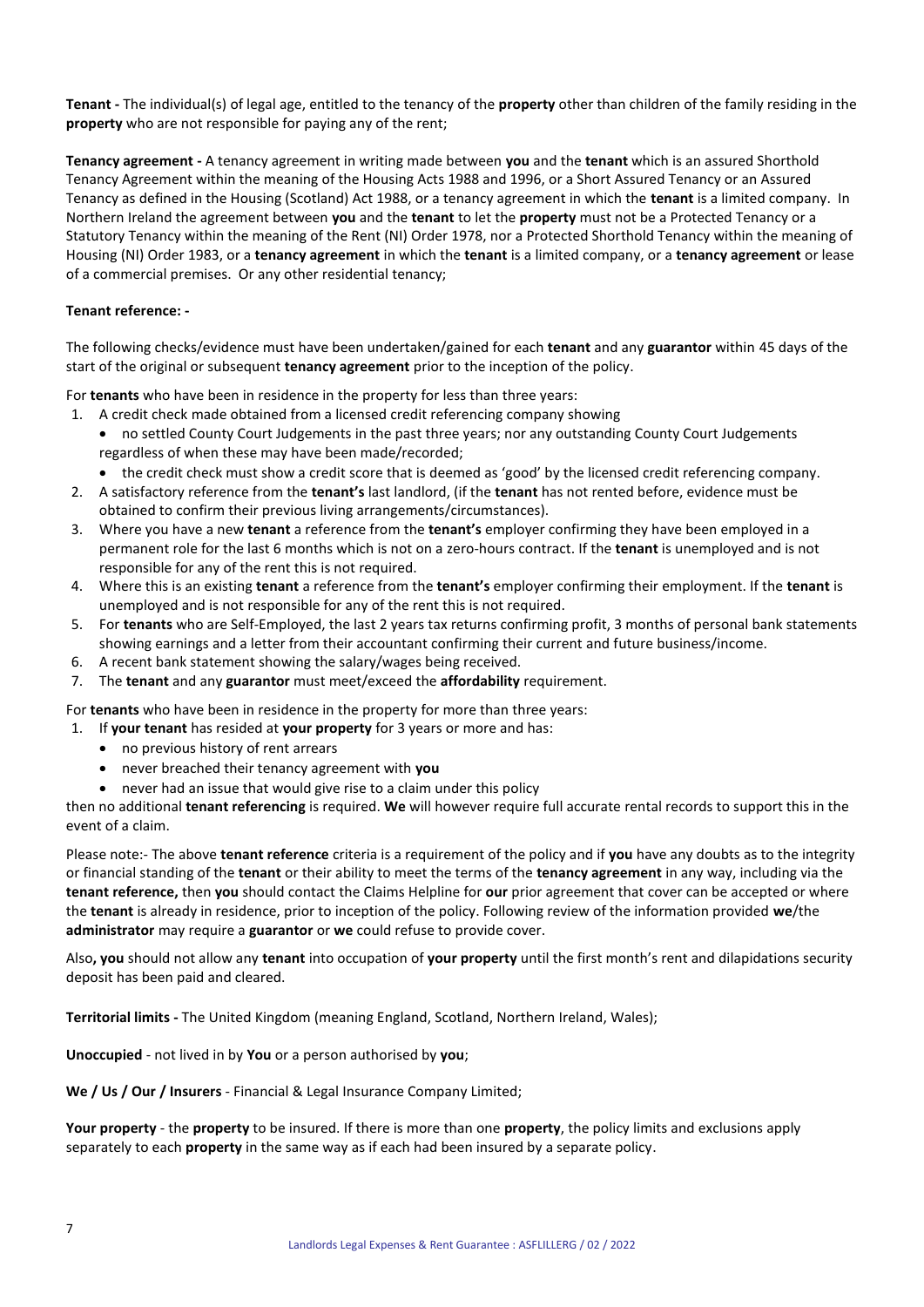# <span id="page-7-0"></span>**Insurance provided – the cover we offer**

The sections of this insurance that are available are shown in the table below:

The sections **you** are covered for under this insurance are shown on **your schedule**. Cover is subject to any endorsement(s) shown on **your schedule**.

The general exceptions and general terms and condition of this insurance policy apply to all sections of policy cover.

# **24/7 Free legal advice service**

## **Guidance notes**

*This section of your policy provides a 24/7 free legal advice service over the telephone, this service is only available for legal issues falling under the jurisdiction of the courts of England, Wales, Scotland & Northern Ireland.*

#### **Service Provision**

The helpline only provides **free legal advice** for **your** personal legal issues, it is not intended to replace the services of a solicitor, but rather to assist **you** to identify the legal issues at hand, consider their legal rights and what courses of action are available to them and whether they need to consult a solicitor. The **free legal advice** helpline will provide general advice only and cannot assist with complex legal matters which may require the review of documentation or specific legislation.

General advice may be limited to signposting and referring the caller to other appropriate agencies, or recommending a specialist solicitor for further assistance, which may include considering policy cover under this insurance.

To use the 24/7 **free legal advice** helpline**, you** must have **your** policy number and name of the organisation who sold **you** this insurance and also quote the master certificate number detailed on Page 1 of this document and call **Tel: 0333 4008217**

Please note that in some cases, depending on the type of advice required and time of call, a call back may need to be arranged.

Using the helpline service, does not constitute notification of a claim which must not be delayed whilst using the **free legal advice** helpline. Please refer to the "Making a claim" section described on page 4 above, delays in making a claim may reduce or prevent **you** from receiving assistance under the policy.

**You** must not rely on the **free legal advice** instead of reporting a claim.

**We**/the **administrator** cannot be held responsible if any of the Helpline Services become unavailable for reasons outside of our control.

<span id="page-7-1"></span>The **free legal** advice cannot assist with matters that would fall outside of the following jurisdictions: England & Wales, Scotland or Northern Ireland.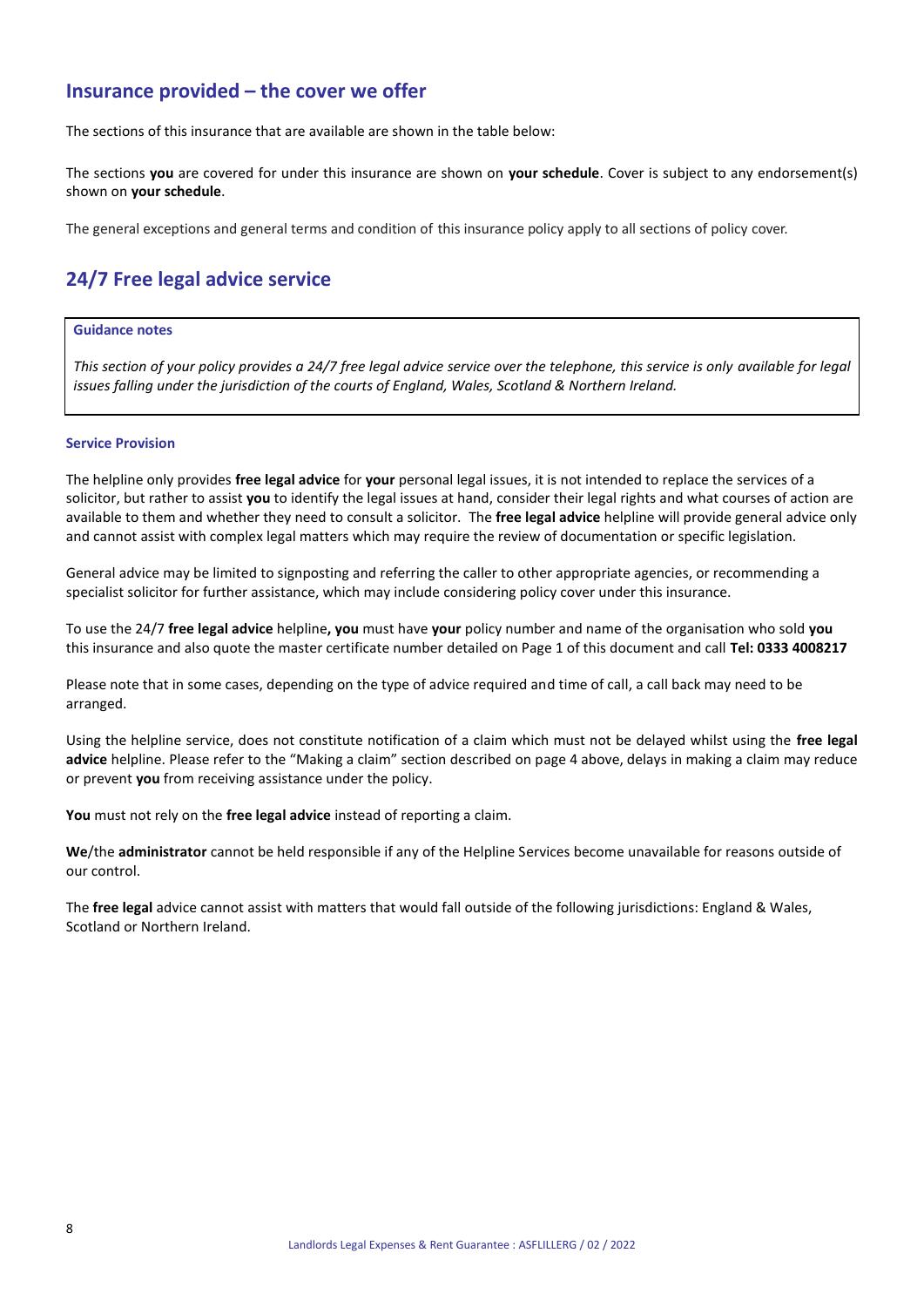# **Section 1. Pursuit**

#### **Guidance notes**

*This section of your policy provides cover for legal costs to negotiate your legal rights after an incident of physical damage to your let property or in trying to regain possession of your property (including recovery of any owed rent) following a breach of tenancy or to evict anyone that has not got your permission to reside there (e.g. squatters)*

#### **What is insured?**

The **administrator** will negotiate for **your** legal rights:

- a) after an incident of physical damage to **your property.** The amount in dispute must be more than the security deposit or £1,000, whichever is the greater.
- b) in trying to get possession of **your property** that **you** have let:
	- i under a **tenancy agreement. You** must be trying to get possession under:
		- a. Schedule 2, Part I (Grounds 1 to 8) of the Housing Act 1988; or
		- b. Schedule 5, Part I (Grounds 1 to 8) of the Housing (Scotland) Act 1988; or
		- c. Section 21 of the Housing Act 1988 including the Accelerated Possession procedure; or
		- d. Section 33 Housing (Scotland) Act 1988.
		- **You** must give the **tenant** correct notices telling him or her that **you** want possession of **your property.**
	- ii to a company or partnership and **your property** has been let for people to live in.
- c) to evict anyone (including squatters) in **your property** who has not got **your** permission to be there .
- d) to recover any rent **your tenant** owes **you** for **your property up to vacant possession**.

# <span id="page-8-0"></span>**Section 2. Legal Defence**

#### **Guidance notes**

*This section of your policy provides cover for legal assistance should an incident arises from your letting your property that leads to you being prosecuted in a criminal court*

#### **What is insured?**

The **administrator** will defend **your** legal rights if an incident arising from **you** letting **your property** leads to **you** being prosecuted in a criminal court

# <span id="page-8-1"></span>**Section 3. Hotel Expenses**

#### **Guidance notes**

*This section of your policy provides cover for Hotel Expenses where no alternative accommodation is available whilst trying to regain possession of your let property* 

#### **What is insured?**

The **administrator** will pay up to £50 per day up to the **limit of cover** for hotel expenses, where no other alternative accommodation is available, while **you** try to get a possession order for **your property** so **you** can live in it.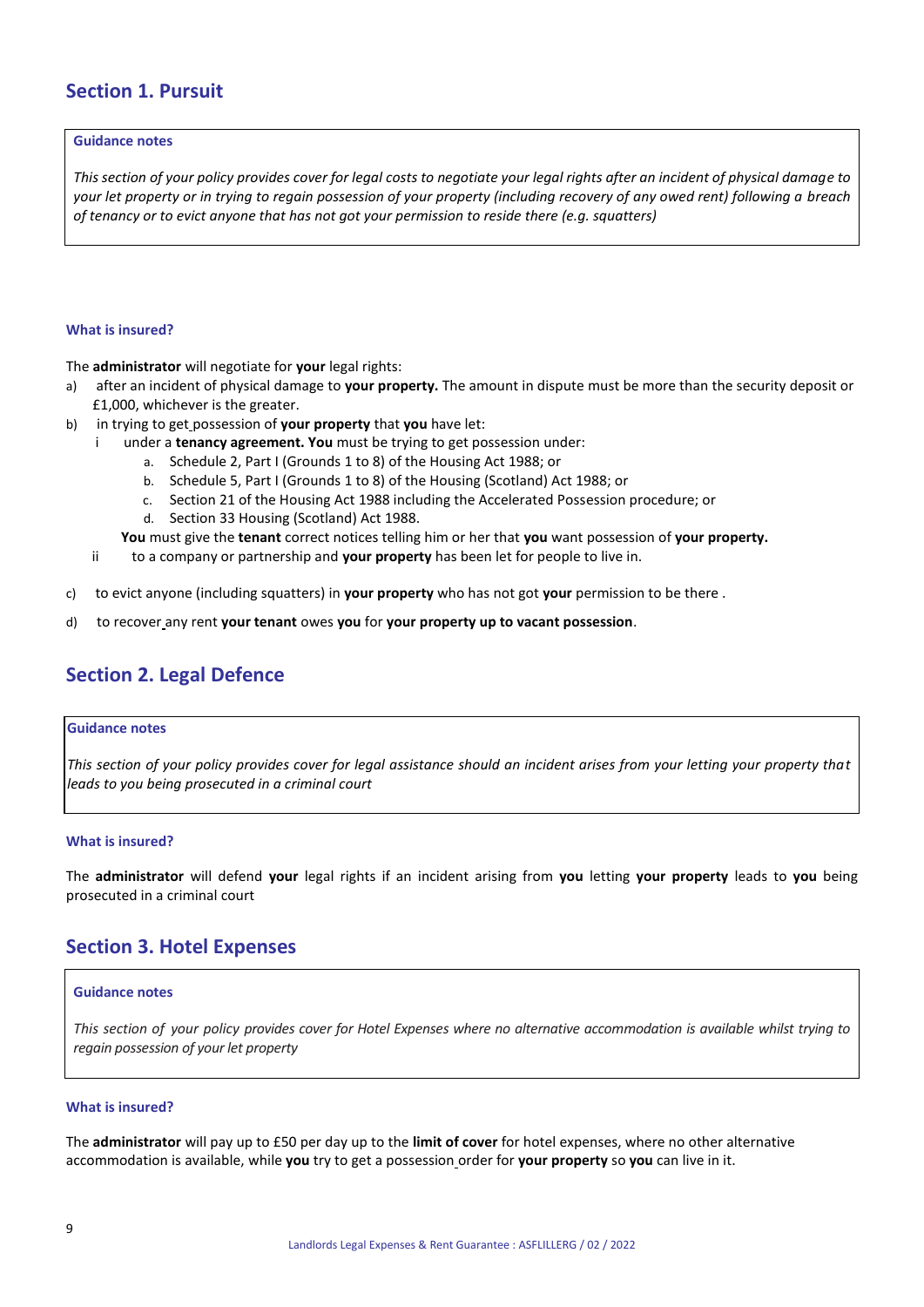# <span id="page-9-0"></span>**Section 4. Rent Guarantee**

#### **Guidance notes**

*This section of your policy provides cover for loss of rent up to vacant possession whilst cover is being provided to regain repossession of your property under Section 1 - Pursuit*

#### **What is insured?**

Any rent that is one month or more outstanding that **your** tenant owes **you** up to vacant possession under a tenancy defined in Section 1b (i) of this policy, provided that such arrears occur during the tenant's occupation of **your property** and **we** are providing cover under Section 1 of this policy for **you** to get repossession of **your property**.

No payments will be made in respect of rent arrears until the **tenant** is at least one month in arrears and **we**/the **administrator** have accepted **your claim** to evict the **tenant** due to rent arrears.

We/the **administrator** shall be entitled to take over and conduct in **your** name the defence or settlement of any claim, or to prosecute for **our** own benefit any claim for indemnity or damage or otherwise, and shall have full discretion in the conduct of proceedings or in the settlement of any claim. **You** will give **us** all such information and assistance as **we**/the **administrator**  may require.

**You** shall not be able to use:

- a) Schedule 2, Part I, Ground 8 of the Housing Act 1988 (as amended), to seek possession of **your property** until two months' rent is owed to **you;**
- b) Schedule 5, Part I, Ground 8 of the Housing (Scotland) Act 1988 (as amended) to seek possession of **your property** until three months' rent is owed to **you**.

#### **What is not insured?**

#### **We** shall not be liable for:

- a) more than the maximum monthly rent payments of £3,000 for a maximum of 12 months;
- b) any advance amounts or deposits paid to **you** by the **tenant** that are not required for the repair of dilapidations. Receipts may be offset against settlement of a claim.

# <span id="page-9-1"></span>**WHAT IS NOT COVERED**

**A.** Any compensation, penalty or taxes

#### **B. EXCLUDED CLAIMS:**

- a) where the **tenant reference** has not been obtained
- b) where the monthly rent due under the tenancy is greater than £3,000
- c) where tenants do not meet **affordability** requirements
- d) reported to **us** after the **period of insurance** expires;
- e) where **your** delay during the **period of insurance** in telling **us** of an **event** has prejudiced **our** position;
- f) arising from an **event** which happens, or a series of **events** which starts, before the start of the **period of insurance**;
- g) arising from an **event** which happens, or a series of **events** which starts outside the **period of insurance**;
- h) arising from any **event** which happens outside the **territorial limits**;
- i) where before the start of the **period of insurance** in **our** opinion the **insured** was aware, or should have been aware, that a claim was likely to be made;
- j) relating to registering rents, buying the freehold of **your property** or any matter which relates to rent tribunals, land tribunals or rent assessment committees unless **you** are defending an action brought against you by **your tenant**;
- k) relating to anyone including any government, public or local authority legally taking **your property** from **you**;
- l) relating to any works by or under the order of any government, public or local authority;
- m) relating to the settlement payable under an insurance policy;
- n) that is false or fraudulent.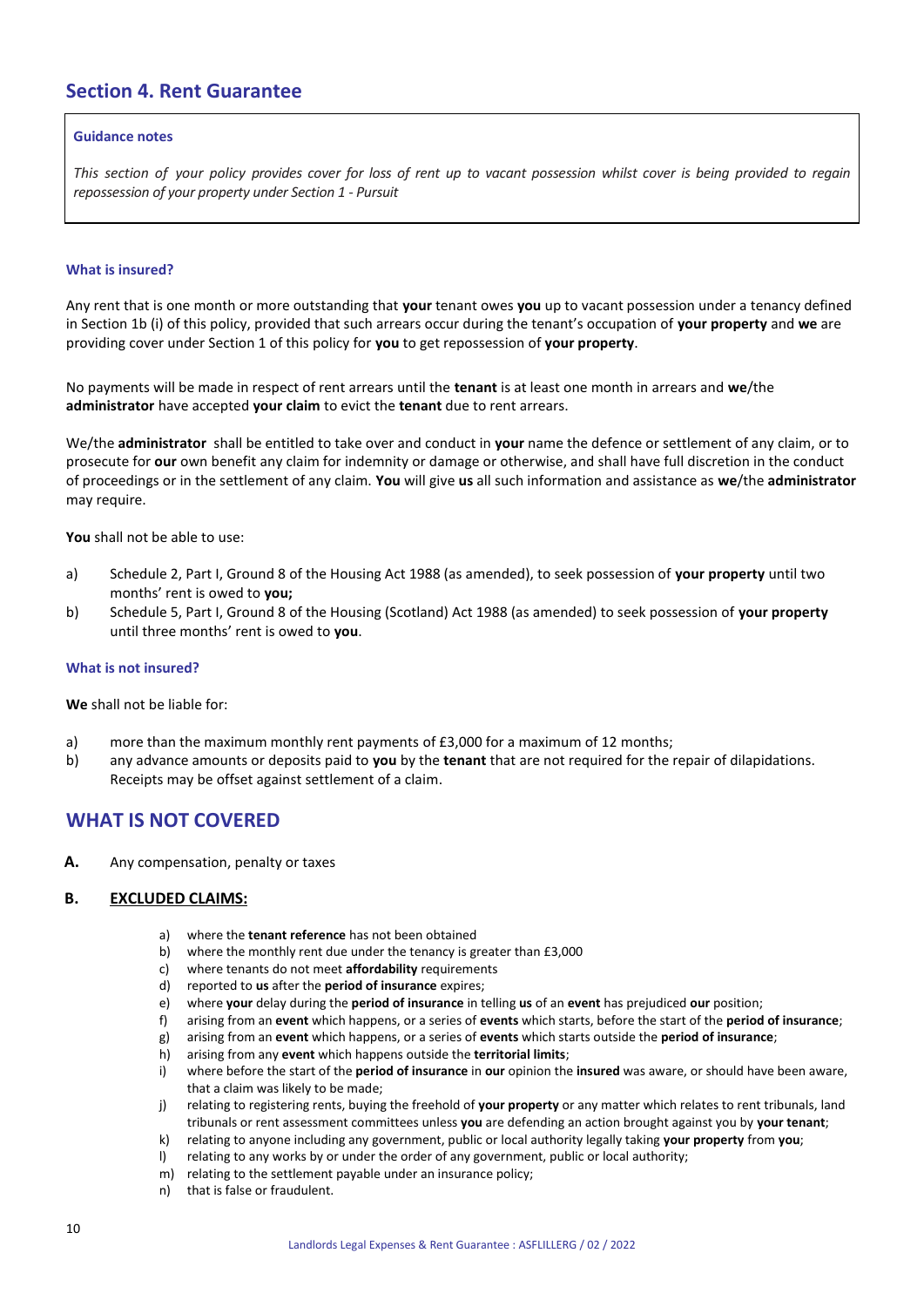- 2. Any claim concerning or arising from:
	- a) anything to do with building, rebuilding, converting or extending all or part of a building;
	- b) town and country planning laws and regulations;
	- c) subsidence, land heave, land slip, mining or quarrying;
	- d) an alleged dishonest or malicious act by **you**;
	- e) a dispute between **you** and **us** about this legal expenses cover;
	- f) any application for judicial review;
- 3. Any claim directly or indirectly caused by or contributed to or arising from:
	- a) Any direct or indirect consequence of war, civil war, invasion, acts of foreign enemies (whether war be declared or not), rebellion, revolution, insurrection, military or usurped power, or confiscation, nationalisation, requisition, destruction of or damage to property by or under the order of any government, local or public authority
	- b) Any direct or indirect consequence of terrorism as defined by the Terrorism Act 2000 and any amending or substituting legislation.
	- c) Any direct or indirect consequence of:
		- i. Irradiation, or contamination by nuclear material; or
		- ii. The radioactive, toxic, explosive or other hazardous or contaminating properties of any radioactive matter; or
		- iii. Any device or weapon which employs atomic or nuclear fission or fusion or other comparable reaction or radioactive force or matter.
	- d) Any consequence, howsoever caused, including but not limited to Computer Virus in Electronic Data being lost, destroyed, distorted, altered, or otherwise corrupted.

For the purposes of this Policy, Electronic Data shall mean facts, concepts and information stored to form useable data for communications, interpretations, or processing by electronic or electromechanical data processing or other electronically controlled hardware, software and other coded instructions for the processing and manipulation of data, or the direction and manipulation of such hardware.

For the purposes of this Policy, Computer Virus shall mean a set of corrupting, harmful, or otherwise unauthorised instructions or code, whether these have been introduced maliciously or otherwise, and multiply themselves through a computer system or network of whatsoever nature.

## **C. EXCLUDED COSTS:**

<span id="page-10-0"></span>Any Costs:

- a) incurred prior to written confirmation from **us** or the **administrator** that the claim has been accepted or **professional fees** beyond those for which the **administrator** have given **our** prior approval in accordance with the terms and conditions of the cover;
- b) relating to any disagreement with **your** tenant when the **event** is within the first 90 days of the start of the **period of insurance** and the tenancy agreement started before the start of the **period of insurance**;
- c) **you** pay or agree to pay before the **administrator** have accepted **your** claim in writing and **your** solicitor confirms in writing that he or she will co-operate with **you** to keep to the terms of this legal expenses cover;
- d) for more than the **administrator** have agreed
- e) where **you** have entered into a conditional fee agreement without obtaining **our** permission in writing first

# General policy terms and conditions

#### **Guidance notes**

*These terms and conditions explain your responsibilities under this contract of insurance.*

#### **These general terms and conditions apply to the whole of the insurance**

#### **1. CONDUCT:**

**You** shall:

- a) not allow an adult **tenant** into possession other than on the basis of an already completed **tenancy agreement** duly signed by all parties;
- b) ensure that any relevant statutory pre-grant notices are served in the correct form on the **tenant** prior to the grant of the tenancy;
- c) prior to the grant of any tenancy make all relevant and necessary searches to reveal county court judgements in the last three years against the proposed **tenant** by name;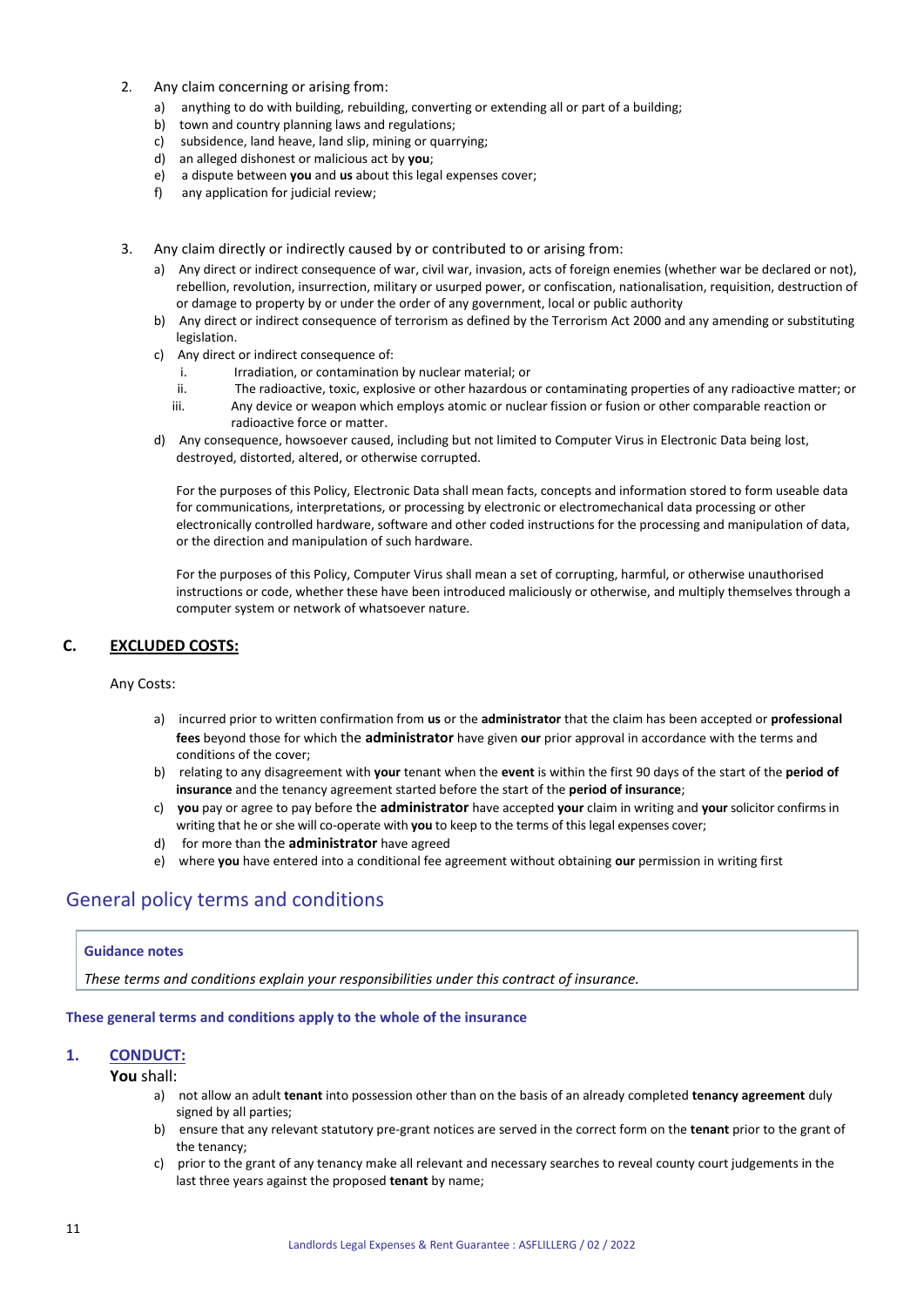- d) prior to the grant of any tenancy **you** must obtain a minimum of a **tenant reference.** If any doubts as to the integrity or financial standing of the **tenant** are expressed in any reference or there is a lack of response to any enquiry, you must obtain **our** approval prior to commencement of the letting or where they are already resident, prior to taking out this insurance. On the making of any claim **you** should be in a position to forward the **tenant reference** documentation to **us**. **You** shall not allow any tenant into occupation until the first month's rent and the dilapidations deposit payment have been cleared in the managing agent's bank account (or alternatively cash has been received);
- e) ensure that **you** comply with the requirements of any statutory tenancy deposit scheme;
- f) ensure that all statutory requirements are complied with regarding the issue and service of notices of intention to take proceedings;
- g) ensure that all pre-agent notices and pre-proceeding notices are served personally with the person serving the notice if possible retaining a copy of the notice duly signed and dated by way of receipt by the recipient(s) of the notice;
- h) prepare prior to the grant of the tenancy a detailed inventory allowing space for comments to be made as to the condition of the items in the inventory on check in and comments to be made later on check out of **your property**;
- i) conduct regular inspections of the **property** (by reference to such inventory) at no less intervals than every six months;
- j) as soon as possible after a **tenant** has checked out or has otherwise vacated **your property**, prepare a detailed Schedule of Dilapidations;
- k) keep clear up-to-date rental records;
- l) ensure that where a **tenant** makes payment of rent that such payment is only received on the express understanding that it is being taken on account of the longest outstanding sum of arrears that are then due and that it is received without prejudice to any termination notice and/or to any proceedings taken pursuant thereto. Where the **tenant** is a company the **professional adviser's** advice must be taken before any arrears of rent are accepted;
- m) ensure that any claims are accompanied by **our** fully completed claims form and submitted to **us** within 90 days of the rent falling into arrears;
- n) send a letter threatening legal action within 45 days of rent falling into arrears;
- o) contact the **tenant** at the **tenant's** place of employment within 28 days of any rent falling into arrears.

#### **2. PREMIUM:**

The policyholder named in the **schedule** must have paid the relevant premium and have been declared to **us** as having done so.

#### **3. APPOINTMENT OF PROFESSIONAL ADVISER:**

At any time before the **administrator** agree that legal proceedings need to be issued, the **administrator** will choose a **professional adviser** to act for **you**.

If **Legal Proceedings** have been agreed by **us**, **you** may nominate **your** own **professional adviser** whose name and address **you** must submit to **us**. In selecting **your professional adviser you** shall have regard to the common law duty to minimise the cost for **your** claim. Any dispute arising from this shall be referred to Arbitration in accordance with the policy conditions.

When **you** have elected to use **your** own nominated **professional adviser you** will be responsible for any **professional fees** in excess of **our standard professional fees**.

If **you** discontinue **your** instructions to **your professional adviser** without **our** prior written permission, **our** cover will stop at once and **we** may recover any **costs** already paid back from **you**.

#### **4. CONDUCT OF YOUR CLAIM:**

**You** must immediately tell **your professional adviser** to:

- a) provide **us**, as soon as possible, with:
	- their views on the merits of your claim; and
	- their hourly rate and estimate of total costs of pursuing or defending **your** claim; and
	- any information, document or file (including your professional adviser's files) relating to your claim, whether or not privileged, that **we**/the **administrator** may ask for.
- b) Keep **us** fully updated during **your** claim;
	- On the progress of **your** claim, including any offers to settle; and
	- Of any change in their views on the merits of **your** claim; and
	- Of any change to their estimate of costs.

The **administrator** will set spending limits for **your professional adviser's** fees and payments during **your** claim. If a limit is exceeded without **our** prior written permission, **we** will not pay for any fees and payments above the relevant spending limit. These limits will not affect **our** rights under condition 11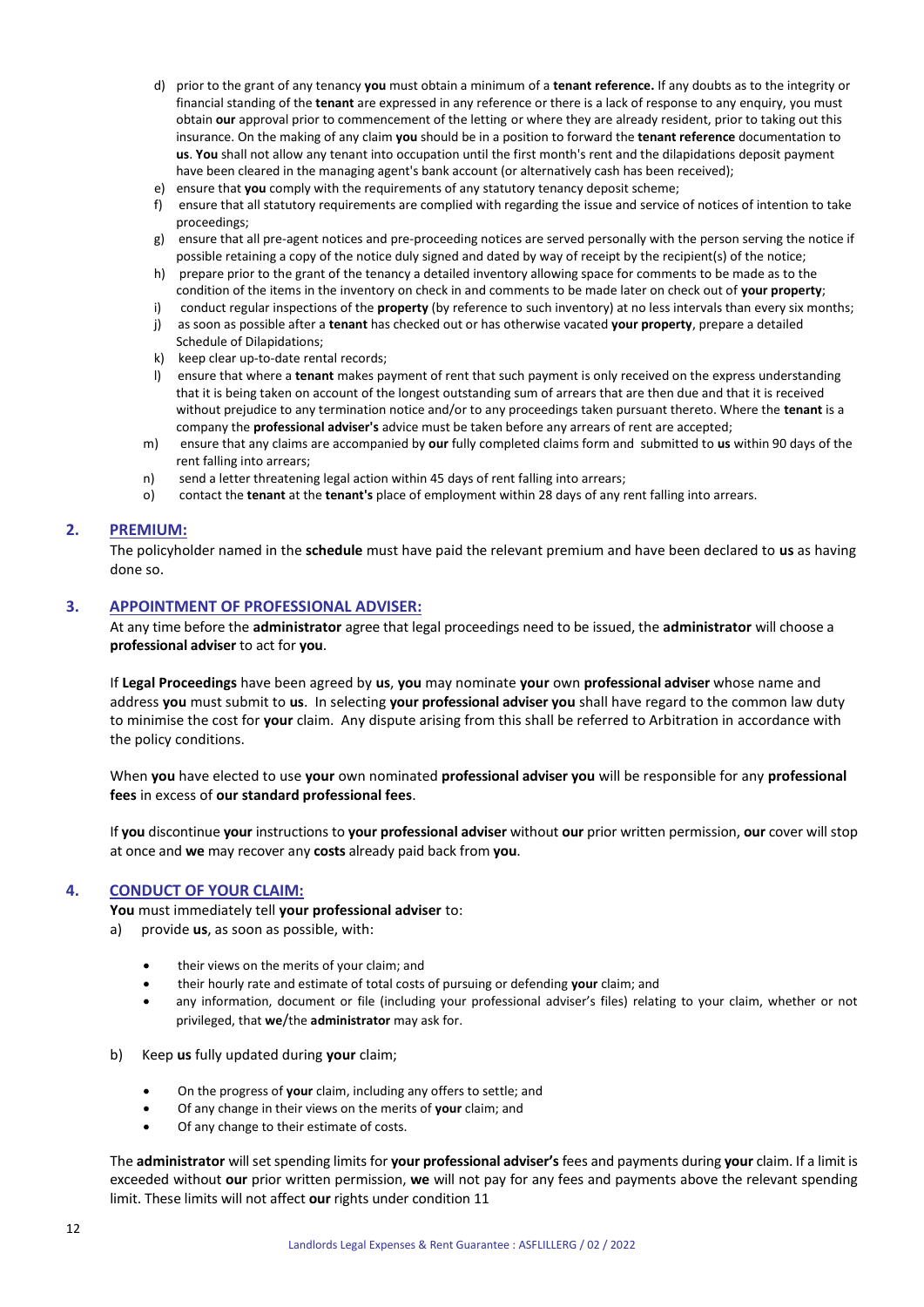## **5. CO-OPERATION WITH US AND YOUR PROFESSIONAL ADVISER:**

**You** will co-operate with:

- a) **us** at all times and reply promptly to any correspondence about **your** claim; and
- b) **your professional adviser** at all times, provide them with all the information that they need and attend meetings and hearings whenever you are asked to.

#### **6. INVESTIGATION AND PAYMENT OF YOUR CLAIM:**

**We**, the **administrator** or **our** agents, may investigate **your** claim. In **our** absolute discretion, **we** may pay **you** an amount equal to **our** estimate of the value of **your** legal claim, or that made against **you**, instead of providing cover for **your costs**. If **you** or any person acting on **your** behalf submits a claim or makes a request for payment, knowing, or where **you** should have known it to be false, fraudulent or exaggerated, then this policy will become void, no premium will be refundable and **we** shall be entitled to recover any monies previously paid to **you**. **We**/the **administrator** may also share this information with the appropriate law enforcement authorities.

#### **7. SETTLEMENT:**

**You** or **your professional adviser** must immediately write to tell **us** of any offer made to settle **your** claim including offers relating to costs. **You** must not accept any offers without getting **our** permission first. **We**/the **administrator** will not withhold **our** consent in relation to an offer that a **professional adviser** would recommend to a private client who is paying his or her own fees.

If **you** do not accept an offer **we**/the **administrator** consider to be fair**, we** will not pay any further **costs**.

## **8. WITHDRAWING AND DISCONTINUING:**

If **you** withdraw from or discontinue (stop) **your** claim without getting **our** permission in writing first then **we** will not pay **costs** and will be entitled to recover from **you** any fees and payments made or charged before the withdrawal or discontinuance. **We**/the **administrator** will not withhold **our** permission in relation to a withdrawal or discontinuance that a solicitor would recommend to a private client who is paying his or her own fees.

## **9. ASSESSMENT AND RECOVERY OF COSTS:**

**You** must, if the **administrator** ask **you**, tell **your professional adviser** to send all of their files and any bill of costs for assessment by a court or certification by the appropriate professional body or auditing by cost consultants appointed by **us**.

#### **You** must:

- a) take steps to recover **costs** awarded or agreed to be paid to **you**; and
- b) immediately pay **us** costs recovered, or tell **your professional adviser** to do so.

If **you** pay or agree to pay costs above the **limit of cover** in order to end **your** case, any costs awarded or agreed to be paid to **you** will be divided between **us** and **you** to reflect the proportion of costs that both **we** and **you** have paid or, but for the recovery of costs from **your** opponent(s), would be liable to pay. **You** will pay **us** or tell **your professional adviser** to pay to **us** the amount that is due to **us** immediately.

#### **10. DISPUTES:**

Either **you, we** or the **administrator** may refer any dispute to an arbitrator who will be a solicitor or barrister. If all parties cannot agree on an arbitrator the Chartered Institute of Arbitrators will choose one. The arbitration will be under the Arbitration Acts in force and will be binding on the parties. If the arbitrator decides that **you** should pay the costs of the arbitration, **we** will not pay these under this policy.

## **11. AGREEMENT:**

**We** are not bound by any agreement that **you** or **your professional adviser** make without **our** prior approval or permission

#### **12. WAIVER:**

If **we** waive(s) any right or breach of any term of this policy, this will not waive any other right or later breach

## **13. TRANSFERRING YOUR RIGHTS:**

**You** cannot transfer your rights under this policy. A person, partnership (whether limited or not) or company who is not a party to this policy has no rights under the Contracts (Rights of Third Parties) Act 1999 to enforce any of its terms.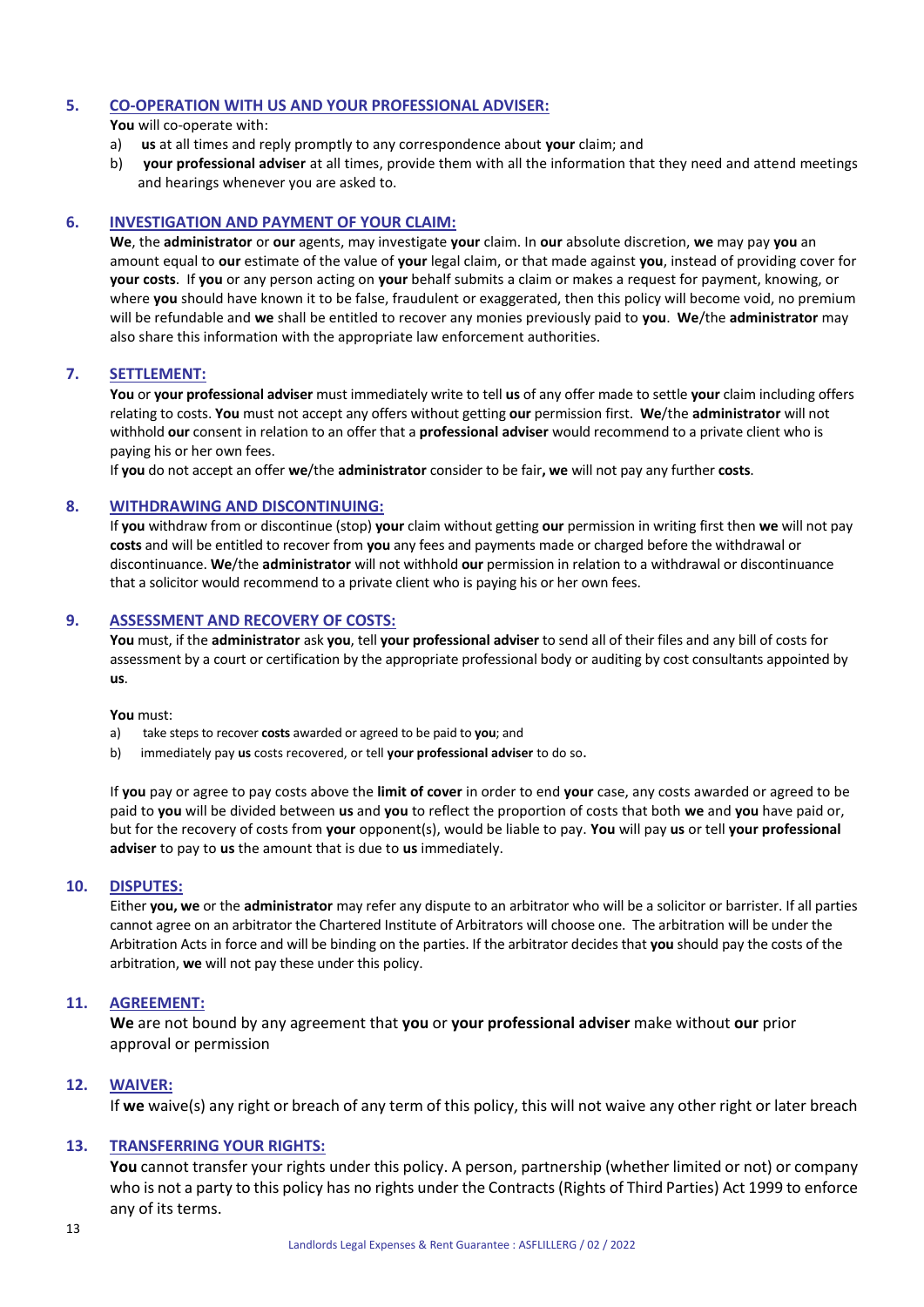# <span id="page-13-0"></span>**Cancellation**

#### **Guidance notes**

*Please note that any refund from us during the cooling off period may be subject to a further cancellation charge levied by the firm that arranged your insurance with us and/or the administrator. Any charges levied by them will be in accordance with the terms and conditions agreed between you and them at the time you arranged this insurance.*

If **you** decide that for any reason, this policy does not meet **your** insurance needs then please return it to **your** broker / agent within 14 days from the day of purchase or the day on which **you** receive **your** policy documentation, whichever is the later. On the condition that no claims have been made or are pending, **your** broker / agent will then refund **your** premium in full.

If **you** wish to cancel **your** policy after 14 days, **you** will be entitled to a pro- rata return of premium.

**We** shall not be bound to accept renewal of any insurance and may at any time cancel any insurance document by giving 14 days' notice in writing where there is a valid reason for doing so. A cancellation letter will be sent to **you** at **your** last known address. Valid reasons may include but are not limited to:

- a) Where **we/**the **administrator** reasonably suspect fraud
- b) Non-payment of premium
- c) Threatening and abusive behaviour
- d) Non-compliance with policy terms and conditions
- e) **You** have not taken reasonable care to provide accurate and complete answers to the questions **your broker** / **your** agent asked.

If **we** cancel the policy and/or any additional covers **you** will receive a refund of any premiums **you** have paid for the cancelled cover, less a proportionate deduction for the time **we** have provided cover.

Where **our** investigations provide evidence of fraud or misrepresentation, **we** may cancel the policy immediately and backdate the cancellation to the date of the fraud or the date when **you** provided **your** administrator / **your** agent with incomplete or inaccurate information. This may result in **your** policy being cancelled from the date **you** originally took it out and **we** will be entitled to keep the premium.

If **your** policy is cancelled because of fraud or misrepresentation, this may affect **your** eligibility for insurance with **us**, as well as other insurers, in the future.

This policy is not transferable.

# <span id="page-13-1"></span>**Making Yourself Heard/Complaints**

It is the intention to give **you** the best possible service but if **you** do have any questions or concerns about this insurance or the handling of a claim **you** should follow the Complaints Procedure below:

#### **COMPLAINTS RELATING TO THE SALE OF THE POLICY**

Please contact **your** agent who arranged the Insurance on **your** behalf.

#### **COMPLAINTS RELATING TO CLAIMS**

If **you** do have any questions, concerns or complaint about the handling of a claim **you** should contact the Claims Manager at Lexelle Ltd. The contact details are: Claims Manager, Lexelle Ltd, P.O. Box 4428, Sheffield, S9 9DD. Tel 0114 249 3300 Fax 0114 249 3323 Email[: assist@lexelle.com](mailto:assist@lexelle.com)

In all correspondence please state that **your** insurance is provided by Financial & Legal Insurance Company Limited and quote scheme reference: AS**FLILLERG / 02 / 2022**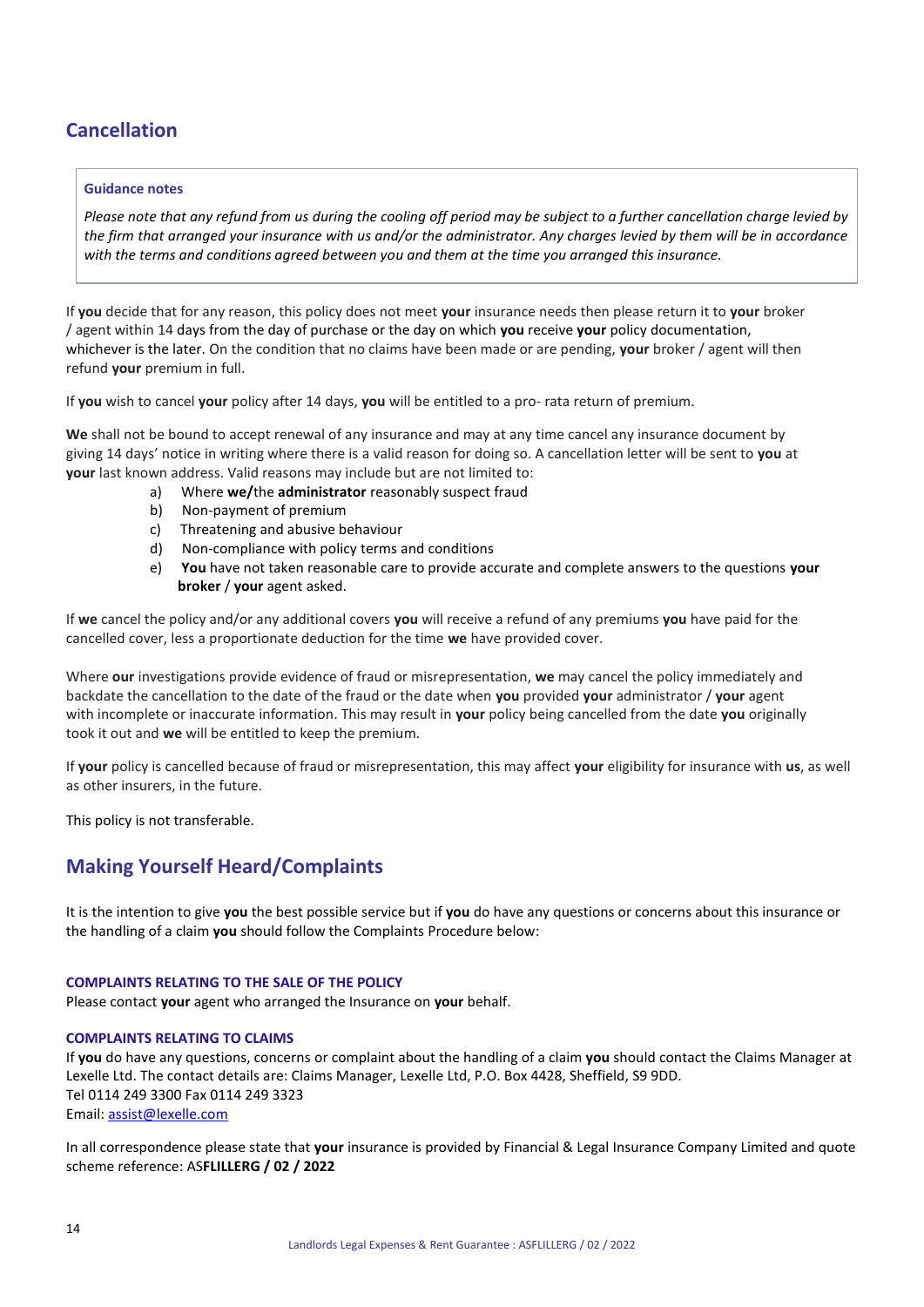If it is not possible to reach an agreement, **You** have the right to make an appeal to the Financial Ombudsman Service. This also applies if You are insured in a business capacity and have an annual turnover of £6.5million or less and fewer than 50 employees or an annual balance sheet below £5million. You may contact the Financial Ombudsman Service at:

The Financial Ombudsman Service, Exchange Tower, London, E14 9SR. Tel: 0300 123 9 123 Email[: complaint.info@financial-ombudsman.org.uk](mailto:complaint.info@financial-ombudsman.org.uk)

The above complaints procedure is in addition to **your** statutory rights as a consumer. For further information about **your**  statutory rights contact **your** local Citizens Advice Bureau.

If **you** have purchased the insurance policy online, **you** may also raise **your** complaint via the EU Online Dispute Resolution Portal a[t http://ec.europa.eu/consumers/odr/.](http://ec.europa.eu/consumers/odr/) This will forward **your** complaint to the correct Alternative Dispute Resolution scheme. For insurance complaints in the UK this is the Financial Ombudsman Service. However, this may be a slower route for handling **your** complaint than if **you** contact the Financial Ombudsman Service directly.

## <span id="page-14-0"></span>**Important information about your insurance with us**

# **Financial & Legal Insurance Company Limited Privacy Notice**

We are Financial & Legal Insurance Company Limited, referred to as "we/us/our" in this notice. Our data controller registration number issued by the Information Commissioner's Officer is **Z561011X.** 

This privacy notice is relevant to anyone who uses **our** services, including policyholders, prospective policyholders, and any other individuals insured under a policy. **We** refer to these individuals as "you/your" in this notice.

**We** are dedicated to being transparent about what **we** do with the information that **we** collect about **you**. **We** process **your** personal data in accordance with the relevant data protection legislation.

#### **Why do we process your data?**

The provision of **your** personal data is necessary for **us** to administer **your** insurance policy and meet **our** contractual requirements under the policy. **You** do not have to provide **us** with your personal data, but **we** may not be able to proceed appropriately or handle any claims if **you** decide not to do so.

#### **What information do we collect about you?**

Where **you** have purchased an insurance policy through one of **our** agents, **you** will be aware of the information that **you** gave to them when taking out the insurance. The agent will pass **your** information to **us** so that **we** can administer **your**  insurance policy. For specific types of insurance policies, for example when offering **you** a travel insurance policy, **we** may process some special categories of **your** personal data, such as information about **your** health.

**We** have a legitimate interest to collect this data as **we** are required to use this information as part of **your** insurance quotation or insurance policy with **us**. **We** may also process the data where it is necessary for a legal obligation, or as part of the establishment or defence of a legal claim.

#### **Financial & Legal Insurance Company Limited's full privacy notice**

This notice explains the most important aspects of how **we** use **your** data. You can get more information about this by viewing **our** full privacy notice online at http://financialandlegal.co.uk or request a copy by emailing **us** at [info@financial&legal.co.uk.](mailto:info@financial&legal.co.uk) Alternatively, **you** can write to **us** at: Data Protection, Financial & Legal Insurance Company Limited, Cheadle Royal Business Park, No 1 Lakeside, Cheadle, SK8 3GW.

# <span id="page-14-1"></span>**Financial Services Compensation Scheme**

Financial & Legal Insurance Company Limited is covered by the Financial Services Compensation Scheme (FSCS). **You** may be entitled to compensation from the scheme, if Financial & Legal Insurance Company Limited cannot meet their obligations. This depends on the type of business and the circumstances of the claim. Most insurance contracts are covered for 90% of the claim with no upper limit. **You** can get more information about compensation scheme arrangements from the FSCS or visi[t www.fscs.org.uk.](http://www.fscs.org.uk/)